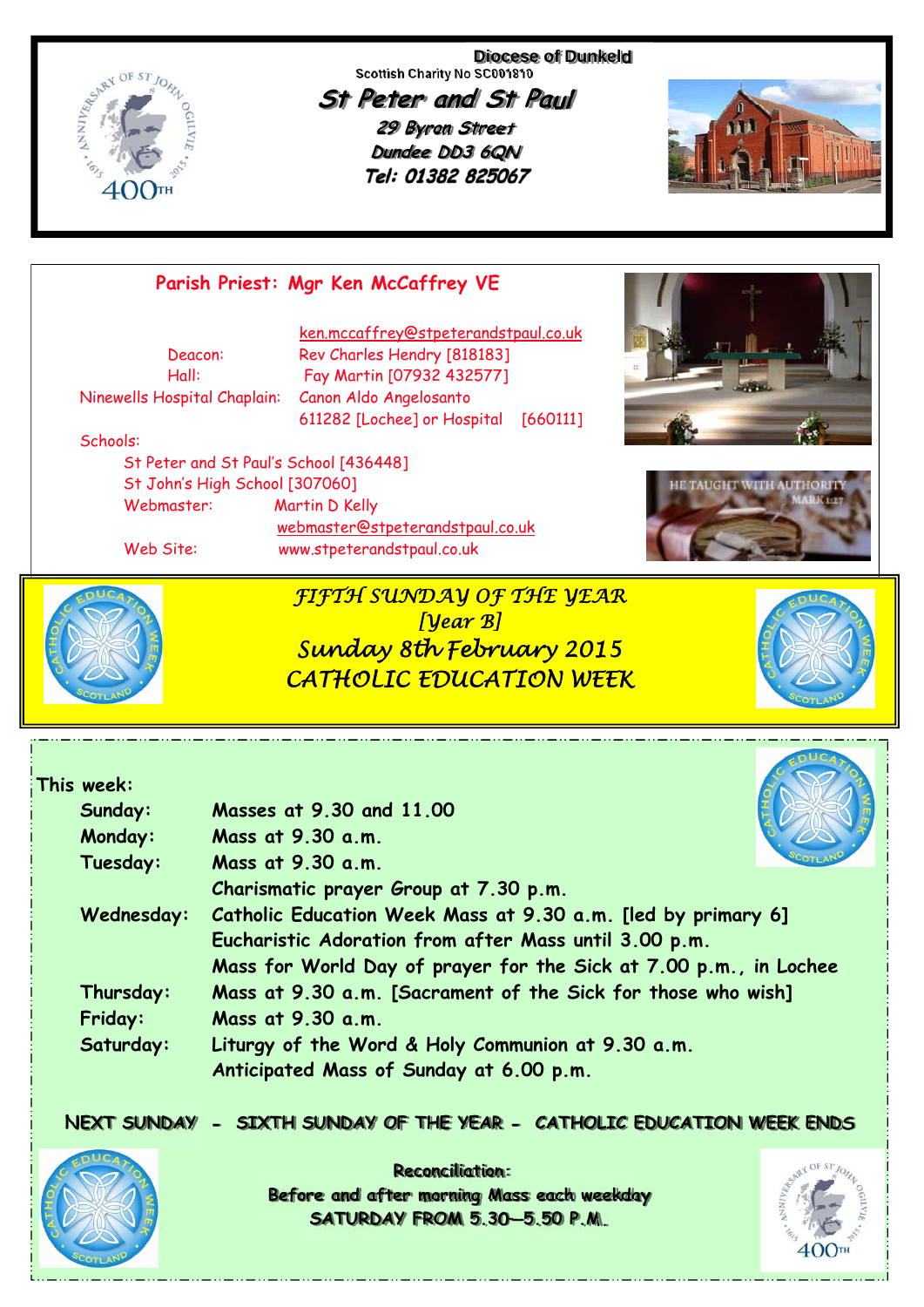#### PLEASE PRAY FOR:

For our recently deceased: **Frank Dailly, Maureen Thompson & Margaret Cooper**  And for all whose anniversaries occur at this time**: Frank Ferrie, Darren Fitzsimons, Bob Spence, John Deacon, Rosemary Cavin, Caroline Rice, Harry Craig, Charlie Craig, Letitia Kelly, Veronica Trogdon, Steven walker & John Walsh**  For those sick in hospital: **Baby Orryn Glancy, Baby Christopher Kane, Mary Scott, Maria** 

**Paecana & Pauline Murphy** 

And all those who are sick or housebound in our parish and receive the Eucharist each Sunday:

**If one of your family is in hospital, you should let Canon Aldo know. If someone is sick at home, please let Fr Ken or Deacon Charles know. Please let us know if you are going into hospital and we will let Canon Aldo know** 



 *CATHOLIC EDUCATION COLLECTION* 

### EUCHARISTIC ADORATION on Wednesdays,

in the Small Chapel [enter by side door] from 10.00 to 3.00 Please try to make a visit to the Blessed Sacrament during the day

#### **CHILDREN'S LITURGY OF THE WORD**

**CHILDREN'S LITURGY OF THE WORD** will continues today at 11 o'clock Mass.

WORLD DAY OF PRAYER FOR THE STCK

Mass of Our Lady of Lourdes on Wednesday 11th February at 7.00 p.m., in the Church of the Immaculate Conception [St Mary's, Lochee]. Mgr Aldo Angelosanto invites all parishioners to share in this special Mass.

#### THE YEAR OF MARK

This is the Liturgical Year of Mark, the Evangelist. Would you like to appreciate the Liturgy more deeply this year?

If so, come and join us for 2 evenings on CELEBRATING THE YEAR OF MARK IN THE LECTIONARY AND THE LITURGY at the Diocesan centre, Convent Building, Lawside Road, on Thursday 12th February at 7.00 p.m.

This session may interest you if you minister in the Liturgy as Reader, Canor, Musician, if you lead Children's Liturgy, are involved in RCIA or teach in our schools. The session will be led by Fr Kevin Golden. To book a place, e mail Fr Kevin at kevinjamesgolden@hotmail.com or phone 225453. Alternatively book a place by letting Fr Ken or Deacon Charles know.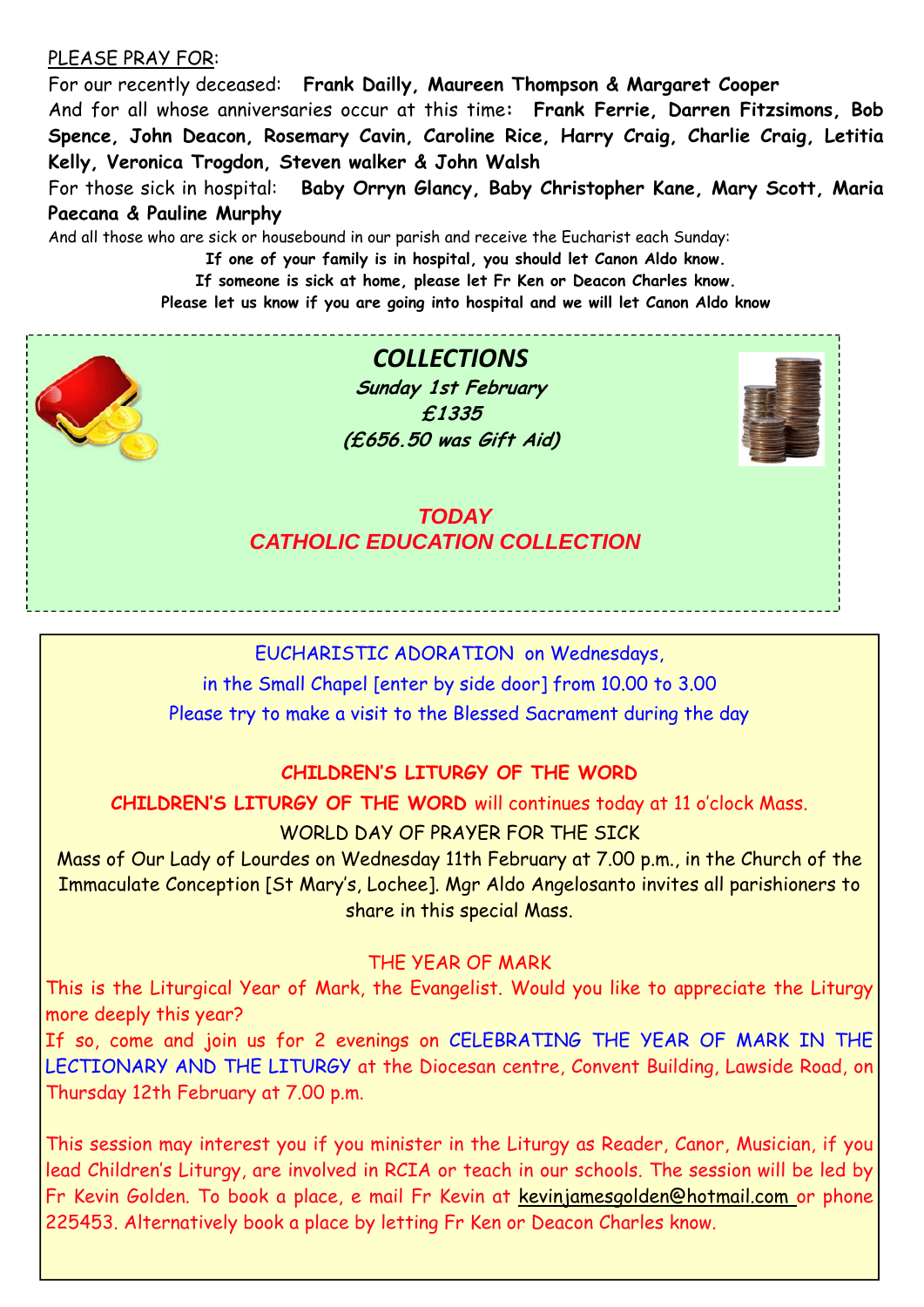

# CATHOLIC EDUCATION PASTORAL LETTER from Archbishop Tartalgia



My dear people,

At this time of year we traditionally reflect on the importance of education - particularly education in and through faith - for young people. This year, in considering the theme "Proclaiming the Joy of the Gospel", you are asked to respond to the appeal which Pope Francis has made in his Apostolic Exhortation 'Evangelii Gaudium' (The Joy of the Gospel).

In that document, the Holy Father reminds us that "the Gospel invites us to respond to the God of love who saves us, to see God in others and to go forth from ourselves to seek the good of others."

He is well aware of the difficulties of living a life of faith today. He understands the challenges, the temptations and the distractions faced by young people and families. He is aware of the need for the Church to support you and care for you, to guide you and counsel you, to offer you example and leadership.

We believe that, in Jesus, we see the love of God for each of us - a love which cares, quides, heals and forgives. A love which promises eternal happiness with God, if we respond to the Lord's call to be a disciple, to follow his way, to go out and joyfully proclaim the Gospel.

Some of us are called to do this as priests, ordained in a ministry of service to the people of God. Others are called to proclaim the Gospel in our friendships and in our working lives by being faithful to God's commandments in how we conduct our lives.

Many more are called to do this as parents, committed to providing their children with loving support and an upbringing which is enriched by our faith tradition, at home and in school.

In all of these areas of mission, each of us is asked to focus on how "joyfully" we proclaim the Good News of Jesus Christ. We are invited to let others see how being Christian is not a burden or a source of embarrassment for us but, rather, something beautiful and enriching in our lives, something which is good for the world.

Today I make a particular appeal. We need people to come forward to become teachers in Catholic schools. We urge you to see the wonderful opportunities which a career in Teaching offers - to help others, to develop their talents, to inspire them towards success, to guide them to know and celebrate their faith in Jesus.

We urge school students to give serious consideration to Teaching as an option when applying for University. We ask University students to consider completing a postgraduate qualification in Education so that they can teach in primary or secondary schools. We urge parents, grandparents and teachers to encourage young people to research Teaching as a serious career option.

Only with sufficient numbers of committed Catholic teachers, will our young people be able to know the joy of the Gospel and to proclaim it through their lives.

Yours devotedly in Christ,

#### *+ Philip Tartaglia,*

Archbishop of Glasgow President of the Bishops' Conference of Scotland